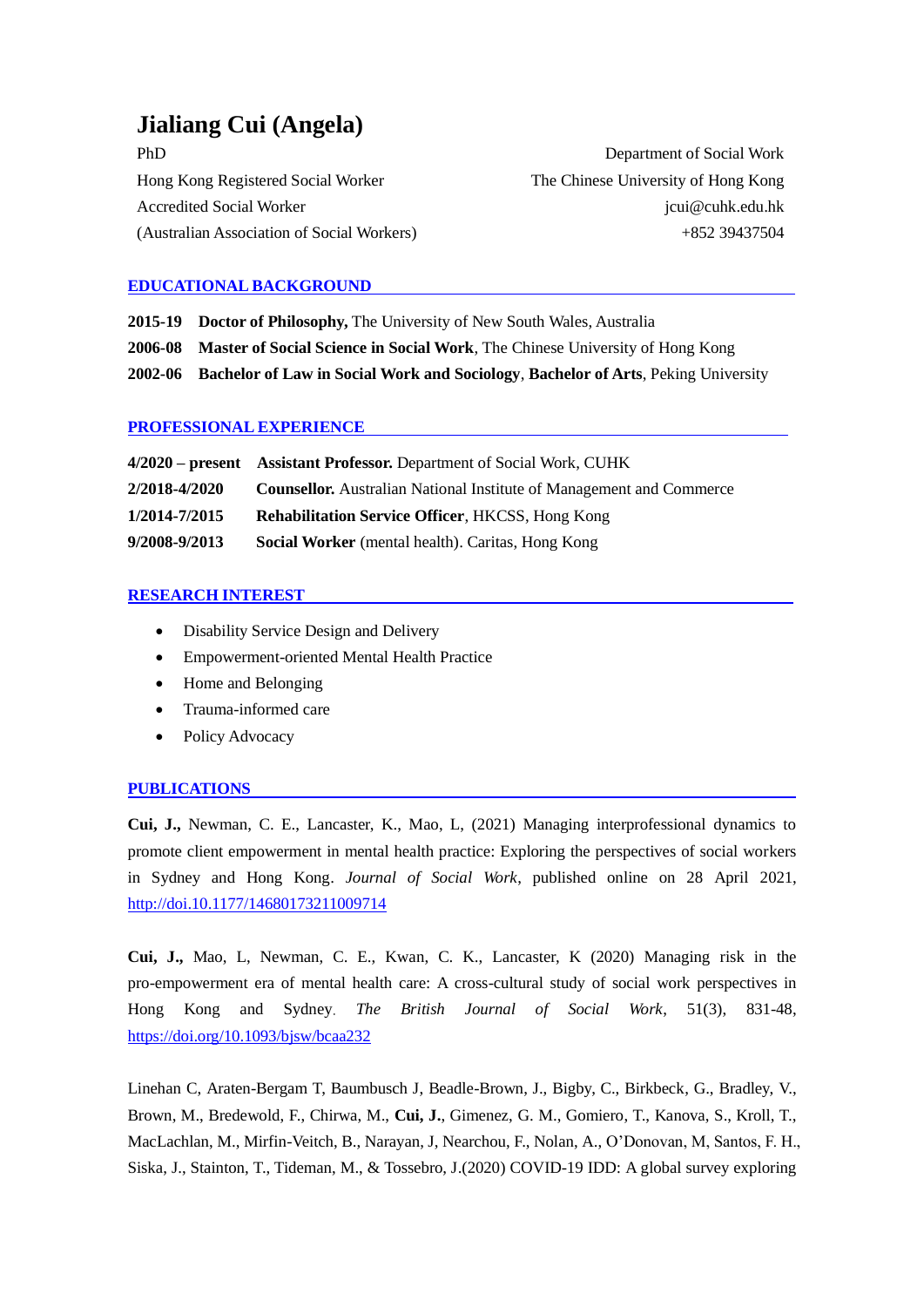family members' and paid staff's perceptions of the impact of COVID-19 on individuals with intellectual and developmental disabilities and their caregivers. [version 2; peer review: 1 approved, 1 approved with reservations]. HRB Open Res 2020, 3:39. <https://doi.org/10.12688/hrbopenres.13077.2>

**Cui, J.,** Lancaster, K., Newman, C. E. (2019) Making the subject of mental health care: A cross-cultural comparison of mental health policy in Hong Kong, China and New South Wales, Australia. *Sociology of Health & Illness,* 41(4), 740-754. https://doi.org[/10.1111/1467-9566.12851](https://doi.org/10.1111/1467-9566.12851)

**Cui, J.,** Mao, L, Rose, G., Newman, C.E. (2019) Understanding client empowerment: An online survey of social workers serving people with mental health issues. *The British Journal of Social Work*, 49(2), 335-350[. https://doi.org/10.1093/bjsw/bcy057](https://doi.org/10.1093/bjsw/bcy057)

**Cui, J.** and Xun, K. (2017) The implementation of the service performance monitoring system in rehabilitation services in Hong Kong (in Chinese). *Disability Research*, 3(27), 22-27

**Cui, J.** (2015) A summary of social rehabilitation service system for the disabled in Hong Kong (in Chinese). *Disability Research*, 3(19), 18-22

#### **BOOK CHAPTERS**

**Cui, J.** and Xun, K. (2019). Experience and case studies: Care and supportive services for people with disabilities in Hong Kong (in Chinese). *Care and Supportive Services for People with Disabilities: Theory and Practice*. China Disabled People's Federation. Beijing, Huaxia Publishing House: 239-257.

Xun, K. and **Cui, J.** (2019). Social work in the services for people with disabilities (in Chinese). *Care and Supportive Services for People with Disabilities: Theory and Practice*. China Disabled People's Federation. Beijing, Huaxia Publishing House: 209-216.

#### **REPORTS**

Huang, W., Cheung, V.M.H., & **Cui, J.** (2021) *Research Report on the Impact of COVID-19 Pandemic on Women Receiving CSSA.* Society for Community Organisation: Hong Kong.

Hopwood, M., **Cui, J.,** Chen, C., Brener, L., Broady, T., Cama, E., & Treloar, C. (2019). *Hepatitis B-related stigma among Chinese Australians living in Sydney* [Summary report]. Centre for Social Research in Health, UNSW: Sydney.

Newman, C. E., Persson, A., valentine, k., Hamilton, M., Bryant, J., Wallace, J., Drysdale, K., Smith, A. K. J., Gray, R., Lafferty, L., Botfield, J., Rance, J., & **Cui, J**. (2020). my health, our family: documenting stories of family life in the context of HIV, hepatitis B or hepatitis C (summary report). Sydney: UNSW Centre for Social Research in Health.<http://doi.org/10.26190/5facbe6ba9ac8>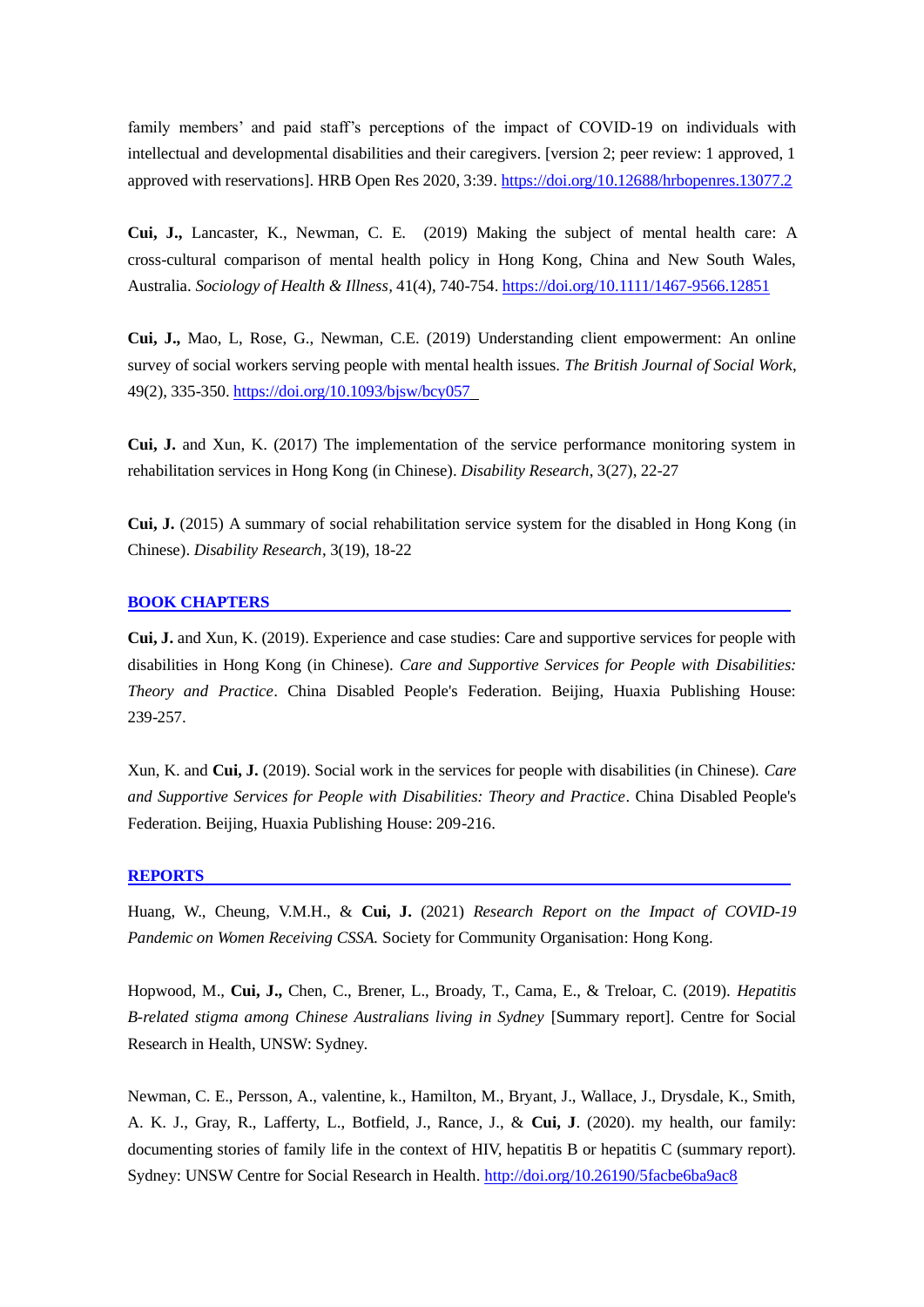#### **PRESENTATIONS**

**Cui, J.,** Newman, C. E., Lancaster, K, Mao, L. (2019) Balancing the tensions between risk management and empowerment-oriented practice: An account of social work practitioners working with people with mental health issues in Sydney and Hong Kong. Presented at: 9th International Conference on Social Work in Health and Mental Health, 22-26 July 2019, York, UK.

**Cui, J.,** Newman, C. E., Mao, L. (2018) Empowering People with Severe Mental Illness: Perspectives from Social Work Practitioners in Sydney and Hong Kong. Presented at: The Joint World Conference on Social Work, Education and Social Development, 4-7 July 2018, Dublin, Ireland.

**Cui, J.,** Mao, L., Newman, C. E. (2018) What is the relationship between recovery and empowerment? An account of social work practitioners working with people with mental health issues in Sydney and Hong Kong. Poster presentation at: Recovery-oriented Services and Policy Planning in Mental Health, 11-12 January 2018, Hong Kong

**Cui, J.** (2017) Keeping your passion alive in personalized Learning. Keynote speech presented at: HDR PELE Learning Festival, 27 October 2017, UNSW Sydney.

**Cui, J.,** Newman, C. E., Mao, L., Lancaster, K. (2017) Problematising 'personalisation' in mental health care policy: exploring a cross-cultural WPR analysis. Presented at: Australian Social Policy Conference, Sydney, Australia, 25-27 September 2017

**Cui, J.,** Newman, C. E., Mao, L. (2016) Understanding Empowerment in Mental Health Care through the Eyes of Social Workers in Sydney and Hong Kong. Poster presented at: Bi-annual conference of the Social Work in Disability. 24-25 November 2016; Sydney, Australia.

## **INVITED PRESENTATION**

**Invited Speaker**. *Understanding the impact of Covid-19 on Individuals with Intellectual and Developmental Disabilities and Caregivers*. Invited by Mainland – Hong Kong Multidisciplinary Disability Research Network. July, 16, 2021.

#### **GRANTS**

2021-23 Madam Tan Jen Chiu Fund (**PI**; 38,055)

Project Title: An Exploratory Study on the Adoption of ICT Interventions among Practitioners in Disability Services

2021-22 Mainland-Hong Kong University Alliances (**PI;** 98,670) Project Title: Multidisciplinary Disability Research Network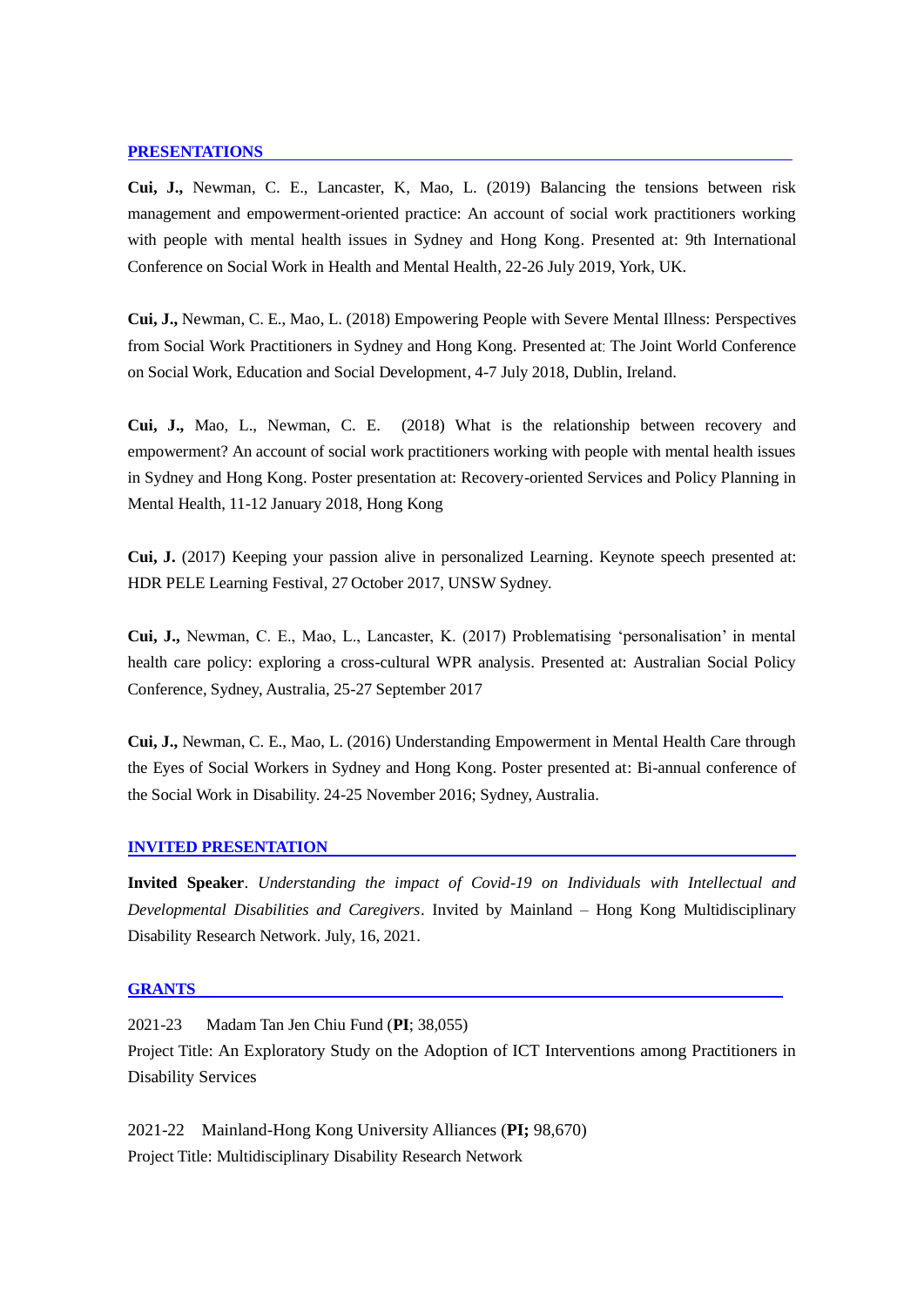2021-22 CUHK - Research Committee - Direct Grants (**PI**; HKD 49,440) Project Title: Supporting People Living in Private Residential Care Homes for Persons with Disabilities: An evaluation study of the Pilot Professional Outreach Support Scheme in Hong Kong

2019-22 Hong Kong Jockey Club Charities Trust (**Co-I**; HKD 76,320,000) Project Title: Second Phase of CLAP for Youth@JC (**;** PI: Ngai, Sek-yum Steven)

## **SERVICES**

➢ *Professional services* Paper reviewer, *Critical Public Health*, Dec 2020 – Jan 2021 Paper reviewer, *Asia Pacific Journal of Social Work and Development*, Nov 2020 – Feb 2021 Paper reviewer, *British Journal of Social Work*, Sep 2020, May-Sep 2021 Paper reviewer, *Journal of Adolescence*, Jun 2020, Feb – July 2021 Paper reviewer, *The Hong Kong Journal of Social Work*, Jan 2020 Paper reviewer, *Sociology of Health & Illness*, Nov 2019 Paper reviewer, *Journal of Human Behavior in the Social Environment*, Jun 2019 Paper reviewer, *Journal of Mental Health Training, Education and Practice*, 2017-2021 Paper reviewer, *Health Sociology Review,* 2017-2019 Member of editorial board, *Care and Supportive Services for People with Disabilities: Theory and Practice*. China Disabled People's Federation. Member, Society for Social Work and Research Member, International Association for the Scientific Study of Intellectual and Developmental Disabilities

# ➢ *Community services*

Member, Committee on the Support Programme for Employees with Disabilities (Being appointed by Director of Social Welfare)

Member, Steering Committee on the Child Development Fund (Labor and Welfare Bureau) Member, The Hong Kong Joint Council for People with Disabilities

Network on Services for Person with Mental Illness

Network on Services for Person with Intellectual Disabilities

Member, Hong Kong Social Workers Association

Consultant for the Alliance of Ex-mentally Ill of Hong Kong (consumers group), 2012-2013

## ➢ *Internal services*

Member, Survey and Behavioural Research Ethics (SBRE) Sub-committee of Social Science 2020-22 Mentor, CUHK Social Work Alumni Mentorship Program, 2012-2015

Member, Committee on Departmental Resources

Academic advisor, MSSc Advisory System of Department of Social Work, Sep 2020- present Academic advisor, UG Advisory System of Department of Social Work, Sep 2020- present